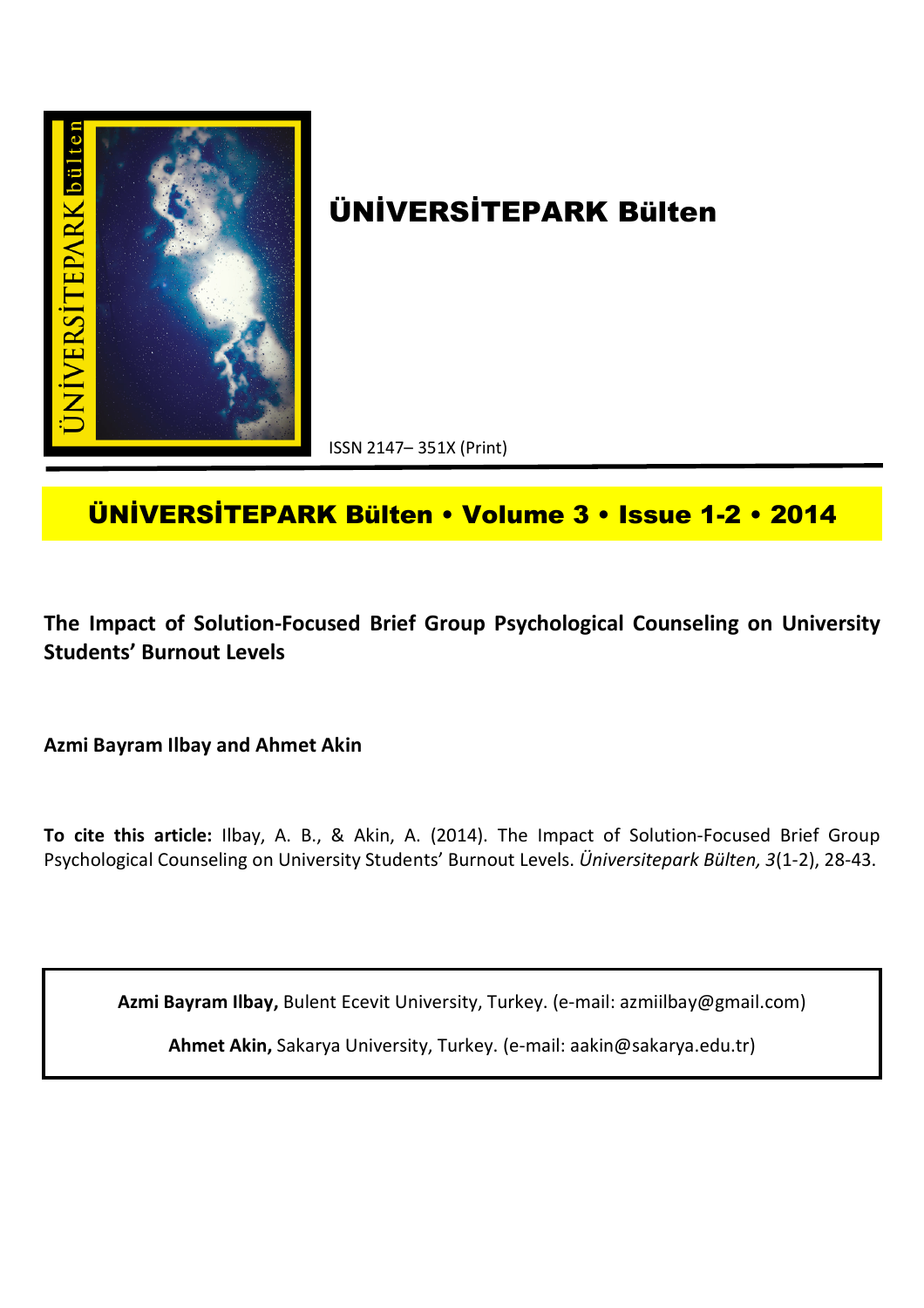### **The Impact of Solution-Focused Brief Group Psychological Counseling on University Students' Burnout Levels**

#### AZMI BAYRAM ILBAY and AHMET AKIN

#### **Abstract**

This research was done to analyze the effects of Coping with Burnout Program, developed on the basis of Solution-Focused Brief Therapy on the burnout levels of university students. To select the subjects that would participate in the research, Maslach Burnout Inventory–Student Survey was applied on 461 university students from the University of Sakarya. As a result of pre-interviews, 24 students who had experienced student burnout voluntarily participated in a Coping with Burnout Program. The students were randomly appointed to one of the experimental and control groups. At this stage, a six-session Coping with Burnout Program developed by the researcher was applied on the students from the experimental group. No application was performed on the students from the control group. A 2x3 design (experimental/ control groups X pretest/ posttest/ follow up) was used in the research. The scores from the Maslach Burnout Inventory–Student Survey formed the dependent variable of the research, and the application of Coping with Burnout Program formed the independent variable of the research. The scale used in the research was applied on the groups as pretest two weeks before the sessions started, and as posttest two weeks after the sessions ended, and as follow-up two months after the posttest in order to determine the resistance of the experimental process. In the analysis of the data obtained through these processes, two-way analysis of variance (ANOVA) was used to determine whether or not there was a significant difference between groups and the survey. The data obtained through the research proved that the Coping with Burnout Program decreased the burnout levels of the students in the experimental group as were determined with the Maslach Burnout Inventory–Student Survey, and follow up tests showed that the situation remained the same. It was seen that there was no significant difference between the scores of the participants of the control group from pretest, posttest and follow up test.

**Keywords:** solution-focused brief therapy**,** coping with burnout program, student burnout.

………………………………………........….....………………………………...……………

ISSN 2147– 351X © 2014 Copyright © 2014 by ÜNİVERSİTEPARK Limited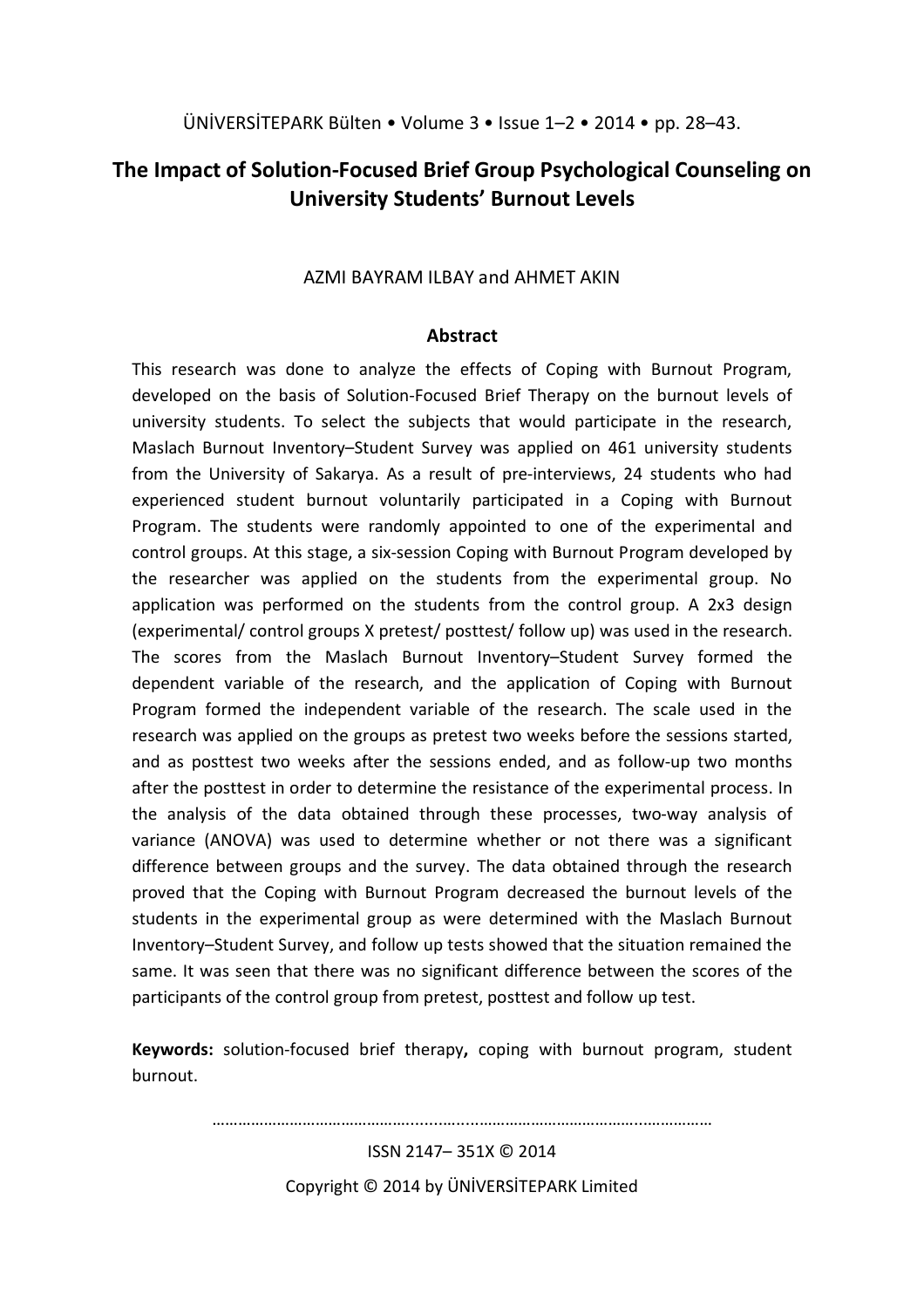#### **Introduction**

Every change both provides opportunity and it lays a burden. Fulfillment of responsibilities caused by change and ability of taking opportunity can be maintained through education in a swift and effective way. Being able to reach to a better life is related to success in the steps taking place in the process of education. Even if this process highlights individual's responsibilities, it transforms into different dimensions in relation with the expectations coming from community and family. School life and responsibilities accompanying it could be the reasons for emotional problems. Examinations and responsibilities from academic life make students prone to stress. On the other hand, academic responsibilities can lay a heavy academic burden on the individual.

Freudenberger was the first to mention the concept of "burnout". According to him, burnout is "the state of depletion as a result of excessive expectations towards energy, power and supplies" (Maslach & Jackson, 1981). Burnout was reconsidered by Maslach and Jackson. From their point of view, burnout is a syndrome with physical, emotional and mental aspects which involves negative attitudes towards work, life and other people with the effects of long-lasting fatigue, despair, hopelessness feelings and negative self-concept (Maslach & Jackson, 1981; Maslach & Leiter, 1997). It is the state of physical, emotional and mental fatigue lived through intensive feelings caused by relationships (Pines & Aronson, 1988). Burnout includes failure of being content with life and the feeling of being worn-out. By becoming clear with psychosomatic symptoms; it affects individual's functions in all areas of life (Maslach, Schaufeli, & Leiter, 2001; Schaufeli & Taris, 2005). Cherniss defines burnout as giving up responsibility as a reaction to excessive stress. It is an individual's feeling under pressure with phenomenon's such as loss of interest, exhaustion, disappointment, pessimism, lack of motivation and efforts towards work, accusations and exiguity of dependence and creativity (Cherniss, 1980).

Students' activities of studentship can be used in the same meaning with the concept of "work" that belongs to business life (Schaufeli & Taris, 2005). School and responsibilities related to school can be considered as work and workload (Salmela-Aro, Savolainen, & Holopainen, 2009). Levinson (1996) emphasizes that stress, which is caused by workload accompanying educational life, transforms into burnout. McCranie and Brandsma (1988) emphasize that burnout is the syndrome brought by excessive stress in educational life. It is observed that students bear considerable workload, both in class and out of class, examinations, academic responsibilities, and obligations of attending activities in connection with structured aims (Salanova, Schaufeli, Martinez, & Breso, 2009). Pursuit of academic career steps is dependent on examinations. Therefore, stress caused by examinations is one of the foremost problems students live through. Burnout in students can cause resulting occurrences like absenteeism, loss of interest and desire, and/or dropping out of education (Yang & Farn, 2005). It causes reacting against gaining desired behavior (Laursen et al., 2010). In medical students, 50% suffer burnout, and 10% of these students contemplate suicide (Dyrbye et al., 2009). This situation can be associated with students' internship practices and intensive workload (Gunduz, Capri, & Gokcakan, 2012).

Burnout can cause feeling of inadequacy, lack of interest, reluctance, scornful and contemptuous attitudes towards school responsibilities (Aypay & Eryilmaz, 2011; Lee et al., 2010). According to Kutsal (2009), indications of burnout are; academic failure, school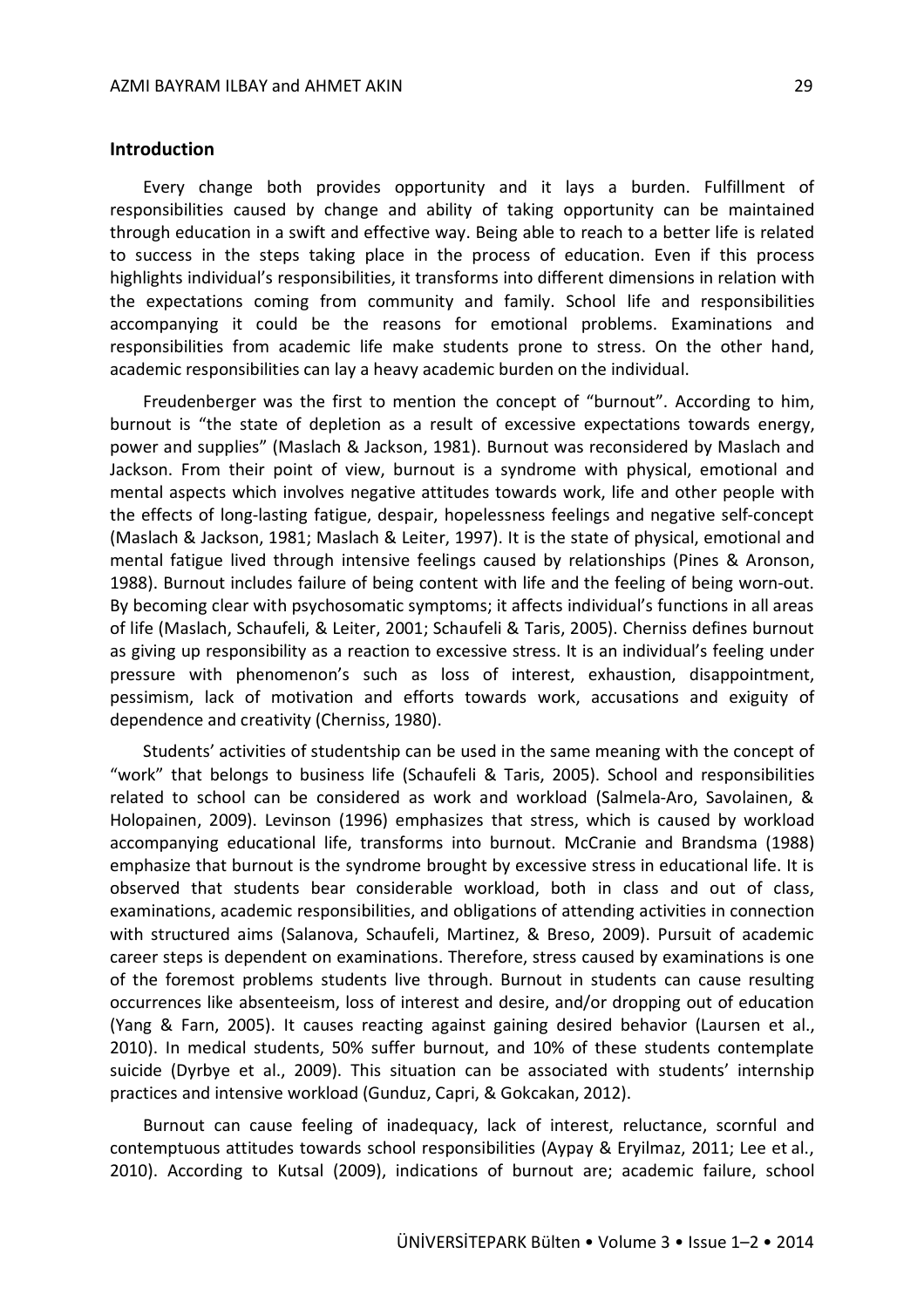absenteeism, being late for classes, behaviors violating school and student discipline, asocial attitudes, difficulty of remembering, medicine and alcohol consumption, feeling of unsuccessfulness, truancy or desire for truancy, blaming others, and scornful and contemptuous behaviors towards academic subjects.

University period is the term when students are face-to-face with challenging developmental tasks (Dyson & Renk, 2006; Ceyhan & Ceyhan, 2008; Yılmaz, 2013; Ceyhan, 2009). At the end of a tiring examination marathon, they have to deal with challenging developmental tasks and a lot of problems peculiar to university life. Tukaiev, Piskorska, Natalya, and Tatyana (2011) emphasize that university students can experience emotional burnout from the very first year. When weekly class hours are taken into consideration together with workload, it is seen that workload is in positive association with student burnout (Sever, 1997). According to Gunduz et al. (2012), as well as Oren and Turkoglu (2006), as class levels and age increase, burnout increases for all students. This case can be explained with the fact that as education level increases, the situations and responsibilities causing stress increase (Maslach et al., 2001).

With the qualities of actualizing targets in a short time and providing for fast change by focusing on solutions without concentrating on the problem and psychodynamics of the problem, Solution-Focused Brief Psychological Counseling (SFBPC) can be effective in dealing with and decreasing student burnout. SFBPC is one of postmodern psychological counseling approaches. It is the model that suggests point of view focusing on solution (De Shazer, 1985). SFBPC gives importance to develop collaboration for the solution of the problem (Selekman, 2005). Taking steps towards a solution by not focusing on the problem itself, but focusing on the strong sides that would offer solution is one of important qualities of this theory (Corey, 2008). By taking the counselee into the center, enhancing his beliefs related to his being understood accelerates the change. Featuring the counselee's individualistic sides, inclining to specific phenomenon's and catching concreteness enhance focusing on solutions (Sklare, 2010).

There are some principles increasing the effectiveness of the theory of SFBPC. Initially, if there are effective ways for a solution, then such a solution shouldn't be changed. Another one is that; behaviors forming solutions should be inferred from the speech of the counselee who is the expert of his/her own life, and that their repetition should be maintained. Thirdly; give up the phenomenon of "try again insistently". Instead of this, different strategies of solution should be developed (De Shazer, 1987; Walter & Peller, 1992). SFBPC is able to satisfy the expectations of producing solutions for the counselee's problems in a short period (Sklare, 2010). Actualizing the counselee's targets approximately in the fourth session shows that the theory could produce swift solutions which are effective to the state of wellbeing (Berg & Steiner, 2003).

Although there are lots of studies being carried out in the educational environment, research considering burnout syndrome are limited (Friedman, 2002). When we look at their way of dealing with burnout syndrome, it is seen that these are researches based on relational screening model (Fimian & Blanton, 1987; Meier & Schmeck, 1985). National research in the literature are also relational (Aypay & Eryilmaz, 2011; Bas, 2013; Balkis, 2013; Capulcuoglu & Gunduz, 2013; Erturgut & Soysekerci, 2010; Gunduz et al., 2012; Guduk et al., 2005; Oren & Turkoglu, 2006; Saricam, 2012; Saricam & Sakiz, 2014; Saricam, Gulbahce, & Gulbahce, 2012). It is the privilege of this study that it has experimental quality by suggesting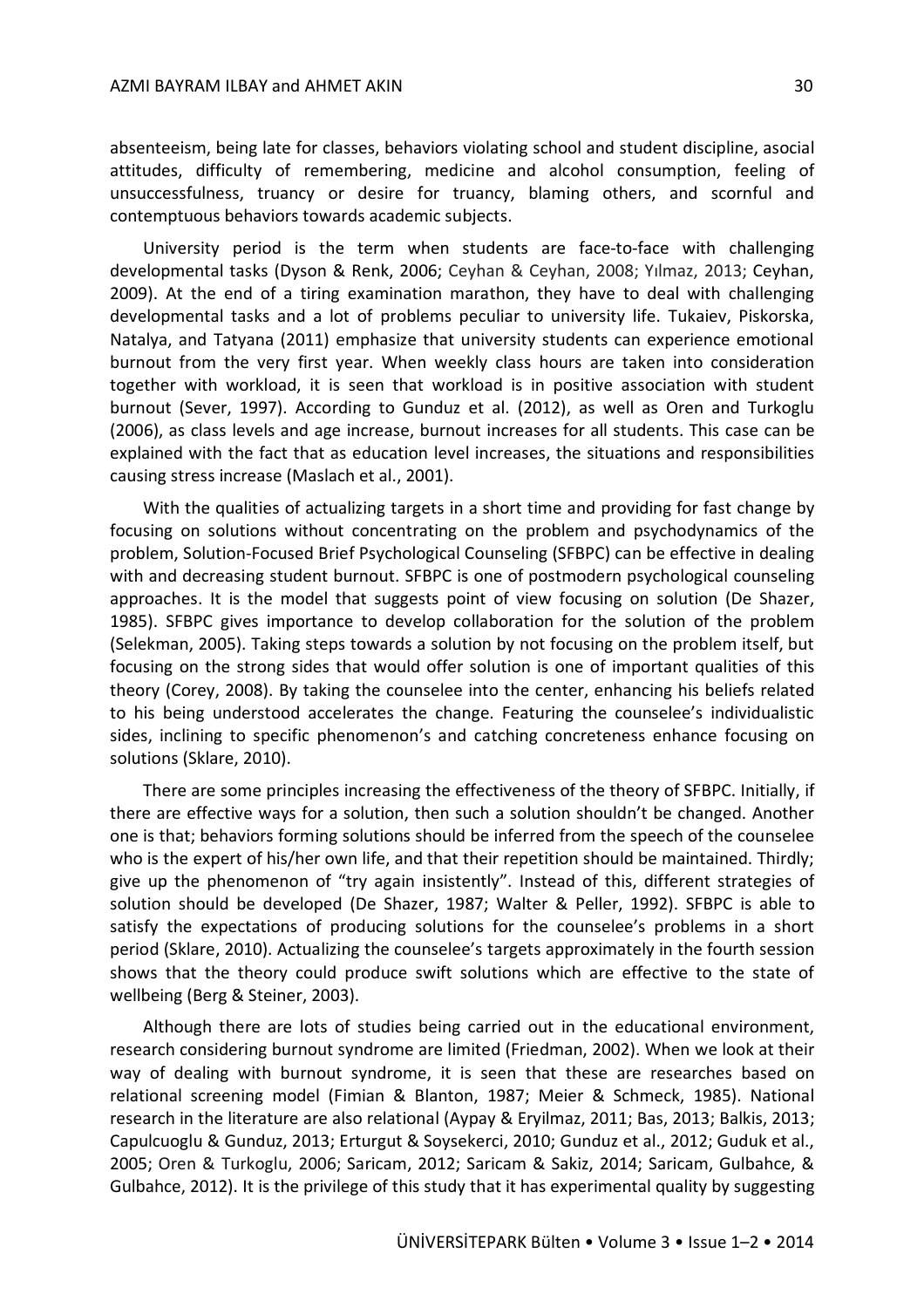a program for dealing with student burnout. The program for dealing with burnout was developed based on the theoretical fundamentals of SFBPC. Lazarus (2000) determined burnout-reducing effects of coping programs. Basoren (2005) mentions about the utility of using coping programs related to emotional problems. The present study has two goals. The first goal is; to develop a program of coping with student burnout based on SFBPC theory. The second goal is; to examine the effect and durability of the program developed on university students' burnout levels. The basic hypothesis of this research to reach to these goals is: "There will be a significant decrease in burnout levels of the students participating in the Program of Coping Burnout (PCB) based on SFBPC in comparison with the control group students, and this decrease will continue in the monitoring measurement that will be performed two months after the research is completed." The sub hypotheses of the research are;

- $\bullet$  H<sub>a</sub>: Pretest score averages of the students participating in the treatment of PCB will be significantly higher than their post-test score averages.
- $\bullet$  H<sub>b</sub>: For the students participating in PCB; pretest score averages will be significantly higher than monitoring test score averages.
- $H<sub>c</sub>$ : For the students participating in PCB; there won't be a significant difference between post-test score averages and monitoring test score averages.
- $\bullet$  H<sub>d</sub>: Post-test score averages of the students participating in PCB will be significantly lower than post-test score averages of the control group students.
- He: Monitoring test score averages of the students participating in PCB will be significantly low in comparison with monitoring test score averages of the control group students.
- $\bullet$  H<sub>f</sub>: There won't be a significant difference between pretest, post-test and monitoring test score averages of the control group students.

#### **Methodology**

This study is a semi-experimental research in which the effects of PCB treatment on student burnout were examined. 2x3 split-plot experimental patterns were used in the research with the experimental-control groups, pretest, post-test and monitoring test measurements. Study group consisted of 24 university students; 12 students in each control and experimental group as six male and six female.

Data-collecting tools utilized in this research are personal information form and MBS-SF. MBS-SF is a measurement tool which was developed by Schaufeli, Salanova, González-Romá, and Bakker (2002), adapted by Capri, Gunduz, and Gocakan (2011). Correlations between scores of sub-factors obtained from the scale range between .32 and .83. Item total test correlations were calculated as an evidence for item-validity and correlation values of subfactors were confirmed between .32 and .69. Cronbach Alpha inner-consistency co-efficient was found .76, .74 and .61 respectively in order to confirm the reliability of the scale, and test-retest reliability scores were determined as .76, .74 and .73 respectively.

The independent variable of the research is PCB treatment and the dependent variable of the research is student burnout levels determined with the scores obtained from Maslach Burnout Scale–Student Form (MBS-SF). MBS-SF was applied to the students of the control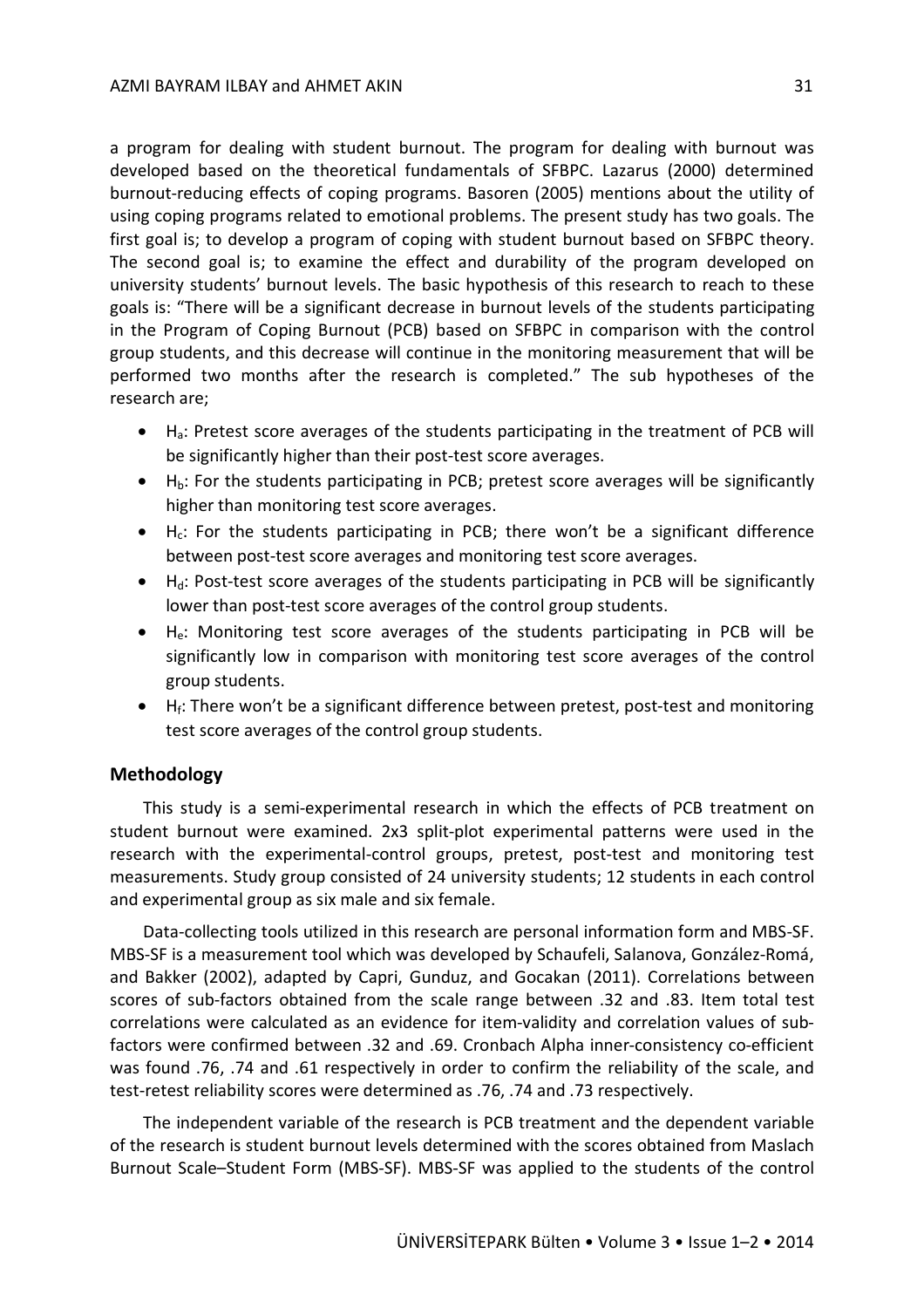and experimental groups as pretest two weeks before the beginning of the sessions. Two weeks after this treatment PCB based on SFBPC developed by the researcher was applied to the experimental group. During this period of time no treatment was applied to the control group students. Two weeks after the sessions were completed, scales were applied to the experimental and control groups as post-test. With the aim of testing whether or not the effects of PCB, based on SFBPC on student burnout, are time independent and permanent, monitoring measurements were carried out with the two groups of students two months after post-tests were performed. Experimental pattern and study steps of this research are shown in Table 1.

|              | <b>MEASUREMENTS</b>         |                          |                          |               |  |  |  |  |
|--------------|-----------------------------|--------------------------|--------------------------|---------------|--|--|--|--|
|              | Pretest                     | Treatment                | Post-test                | Monitoring    |  |  |  |  |
| Experimental | $\sim$ 100 $\sim$<br>MBS-SF | <b>PCB</b>               | $\sim$ $ \sim$<br>MBS-SF | - -<br>MBS-SF |  |  |  |  |
| Control      | MBS-SF                      | $\overline{\phantom{0}}$ | MBS-SF                   | MBS-SF        |  |  |  |  |

In this research, PCB treatment, consisting of six sessions, each of which took about 60- 70 minutes, was performed to the individuals of the experimental group. Sessions were designed as one session per week. "Solution Focused Brief Psychological Counseling" (Sklare, 2010) and "Solution is undercover inside me" (Guner, 2011) works were utilized for development of PCB. The steps and sessions of PCB:

**Step I**: Developing therapeutic relationship based on confidence Session 1: Introduction, structuring, developing feelings of confidence among group individuals

**Step II**: Identifying goals related to solution

Session 2: Focusing on the feeling of burnout and solutions

Session 3: Focusing on the feeling of depersonalization and solutions

Session 4: Focusing on the feeling of inadequacy and solutions related to competence

**Step III**: Identifying and structuring solution-focused behaviors Session 5: Being aware of student burnout and relevant solutions

**Step IV**: Combining parts of solution-focused behaviors for the solution of burnout Session 6: Collecting solutions related to student burnout, encouragement, finishing and restarting.

During PCB treatment, materials and activities that would contribute were utilized. The treatment steps, principles and methods were acknowledged in the Program of Coping with Burnout in some detail (Ilbay, 2014).

In the process of analyzing data, whether or not parametric tests meet the basic hypotheses, based on the analysis of the results obtained from homogeneity and normality tests, should be taken into consideration. 2x3 two-factor ANOVA technique can be used for repeated measurements in split-plot patterns. Where significant difference is observed, Scheffe test - one of multiple comparison tests - can be utilized to test the source of the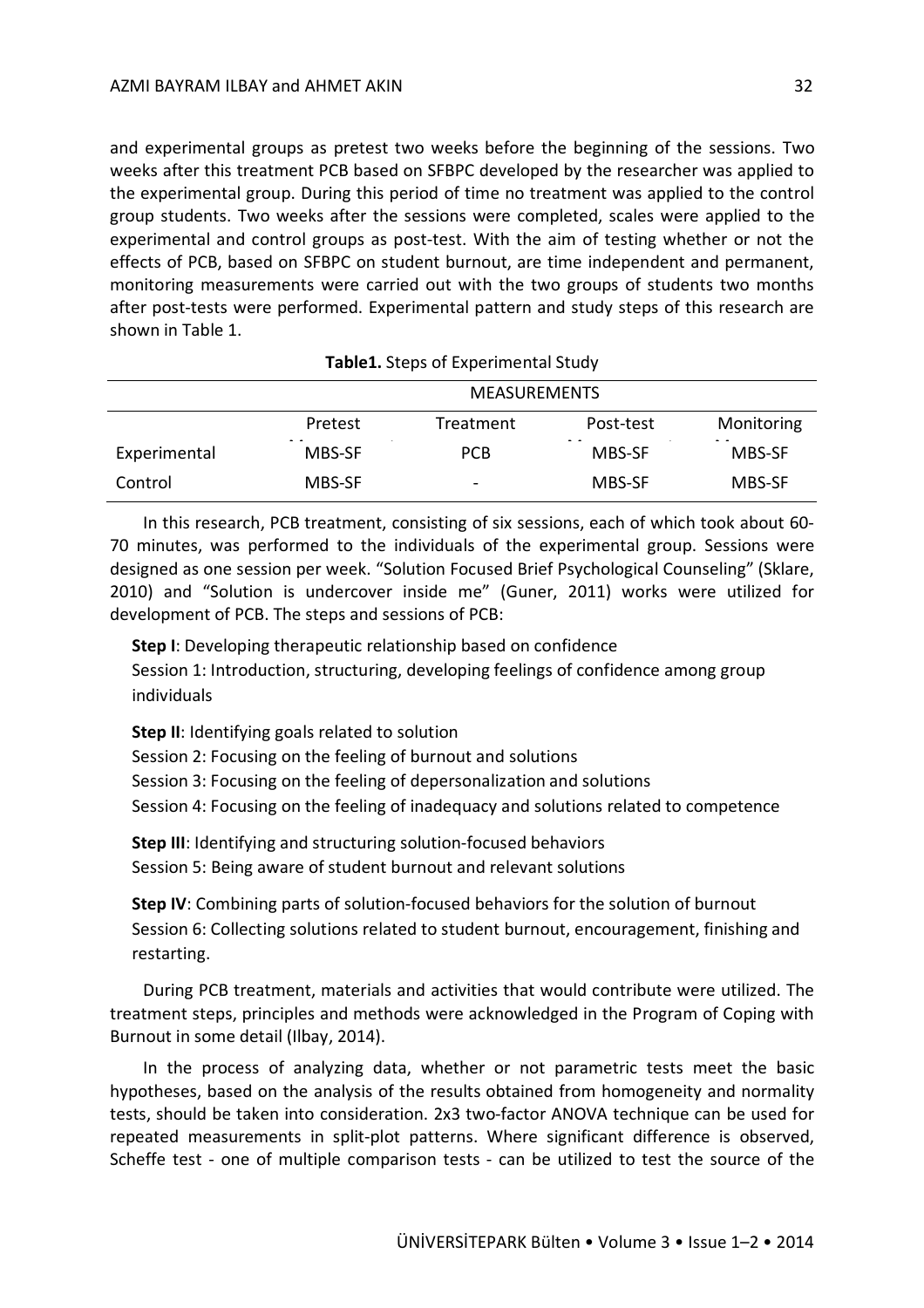difference. If group and mutual effect test result is meaningful, then one can conclude that experimental treatment is effective on the dependent variable (Buyukozturk, 2011).

#### **Results**

#### *Pre-analysis*

The use of parametric tests depends on homogeneity of variances and normal distribution of data (Ergun, 1995). Findings regarding homogeneity test are shown in Table 2.

| Variable              | Levene's Statistic | df1 |      |
|-----------------------|--------------------|-----|------|
| <b>Pretest MBS-SF</b> | 1 רח<br>، ٤        |     | .747 |

**Table 2.** MBS-SF Levene's Homogeneity Test Related to Pretest Scores

According to Table 2, the results  $(F_{1-22} = 0.107, p > 0.05)$ , which were obtained from homogeneity test based on pretest measurements of the individuals who took place in the experimental and control groups, indicate that the data related to pretest of the scale demonstrates homogeneous distribution and confirms the basic hypothesis of parametric

tests. Parametric tests can be preferred by confirming normality case of data using Shapiro-Wilks test (Buyukozturk, 2011). The results of Shapiro-Wilks test are shown in Table 3.

|                 | Shapiro-Wilks     |    |      |
|-----------------|-------------------|----|------|
| Groups          | <b>Statistics</b> | df | р    |
| Experimental PT | .160              | 12 | .200 |
| Control PT      | .222              | 12 | .106 |

**Table 3.** MBS-SF Shapiro-Wilks Normality Test Results of Pretest Scores

It is seen that the data indicates normal distribution with regard to Shapiro-Wilks normality test results in Table 3. Mode, median, arithmetic average, kurtosis and skewness values related to pretest measurement scores of the research are given in Table 4.

**Table 4.** MBS-SF Mode, Median, Arithmetic Average, Kurtosis and Skewness Values of Pretest Scores

|                   | $\boldsymbol{V}$ | SD   | Median | Mode | Skewness | Kurtosis |
|-------------------|------------------|------|--------|------|----------|----------|
| Experimental (PT) | 37.91            | 4.85 | 38.0   | 38   | .433     | $-578$   |
| Control (PT)      | 38.75            | 5.39 | 37.5   | 37   | .637     | .283     |

Mode, median, arithmetic averages of experimental and control groups are quite close to each other and kurtosis and skewness values are inside expected values. When the data sets of the experimental and control groups are examined, it can be said to demonstrate both homogeneous and normal distribution. For this reason, it was decided to use parametric analysis techniques in order to compare scores of the experimental and control groups. T-test was implemented for independent samples and the results are presented in Table 5.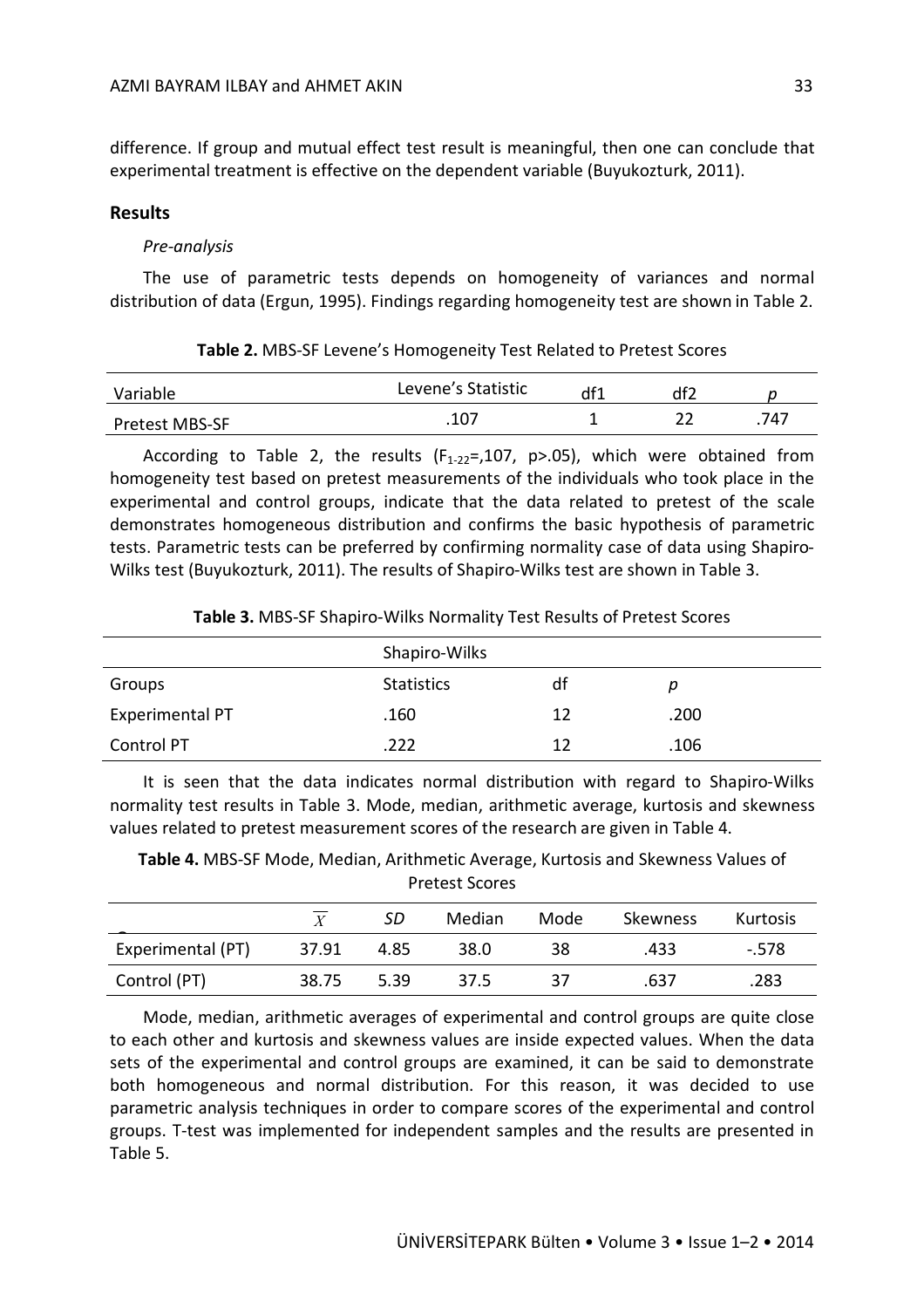|                      | N |       | SD   |         |      |
|----------------------|---|-------|------|---------|------|
| Experimental group   |   | 37.91 | 4.85 |         |      |
| <b>Control Group</b> |   | 38.75 | 5.39 | $-.398$ | .695 |

**Table 5.** MBS-SF Independent Samples t-test Analysis Results of Pretest Scores

It was determined that there is no significant difference between the experimental and control groups  $(t_{22}=-0.398, p=.695)$ .

#### **Findings**

Before testing the basic hypothesis of the research, arithmetic averages and standard deviations of student burnout scores of the individuals of the experimental and control groups, regarding pre-treatment, post-treatment and two months after the treatment was finished, and the results are shown in Table 6.

**Table 6.** Arithmetic Averages and Standard Deviation Values of Pretest, Post-test and Monitoring Test Scores

|                   | Pre-test         |      | Post-test |      | Monitoring test  |      |
|-------------------|------------------|------|-----------|------|------------------|------|
|                   | $\boldsymbol{X}$ |      |           |      | $\boldsymbol{Y}$ |      |
| Experimental N=12 | 37.91            | 4.85 | 29.08     | 4.46 | 27.33            | 5.19 |
| Control N=12      | 38.75            | 5.39 | 39.66     | 5.22 | 39.25            | 4.39 |

According to Table 6, PCB treatments have reduced student burnout levels in comparison with the individuals in the control group. In monitoring measurement, the decrease in student burnout levels has remained durable.

With the aim of testing the basic hypothesis of the research, it will be examined whether or not there is a statistically significant difference by using two-factor variance analysis (ANOVA) for repeated measurements; the findings of which are given in Table 7.

**Table 7.** Variance Analysis Results of Pretest, Post-test and Monitoring Test Scores of Experimental and Control Groups

| Source                      | Sum of<br><b>Squares</b> | df             | Sum of<br><b>Squares</b> | F      | р    | Eta<br><b>Square</b> |
|-----------------------------|--------------------------|----------------|--------------------------|--------|------|----------------------|
| Inter-groups                |                          |                |                          |        |      |                      |
| Groups (Experiment-Control) | 1088.889                 | 1              | 1088.889                 | 18.615 | .001 | .62                  |
| Error                       | 643.444                  | 11             | 58.495                   |        |      |                      |
| In groups (Subjects)        |                          |                |                          |        |      |                      |
| Measurement (Pre-Post-Mon.) | 338.083                  | $\overline{2}$ | 169.042                  | 18.388 | .000 | .77                  |
| Error                       | 202.250                  | 22             | 9.193                    |        |      |                      |
| Group*Measurement           | 439.361                  | $\overline{2}$ | 219.681                  | 28.715 | .000 | .82                  |
| Error                       | 168.306                  | 22             | 7.650                    |        |      |                      |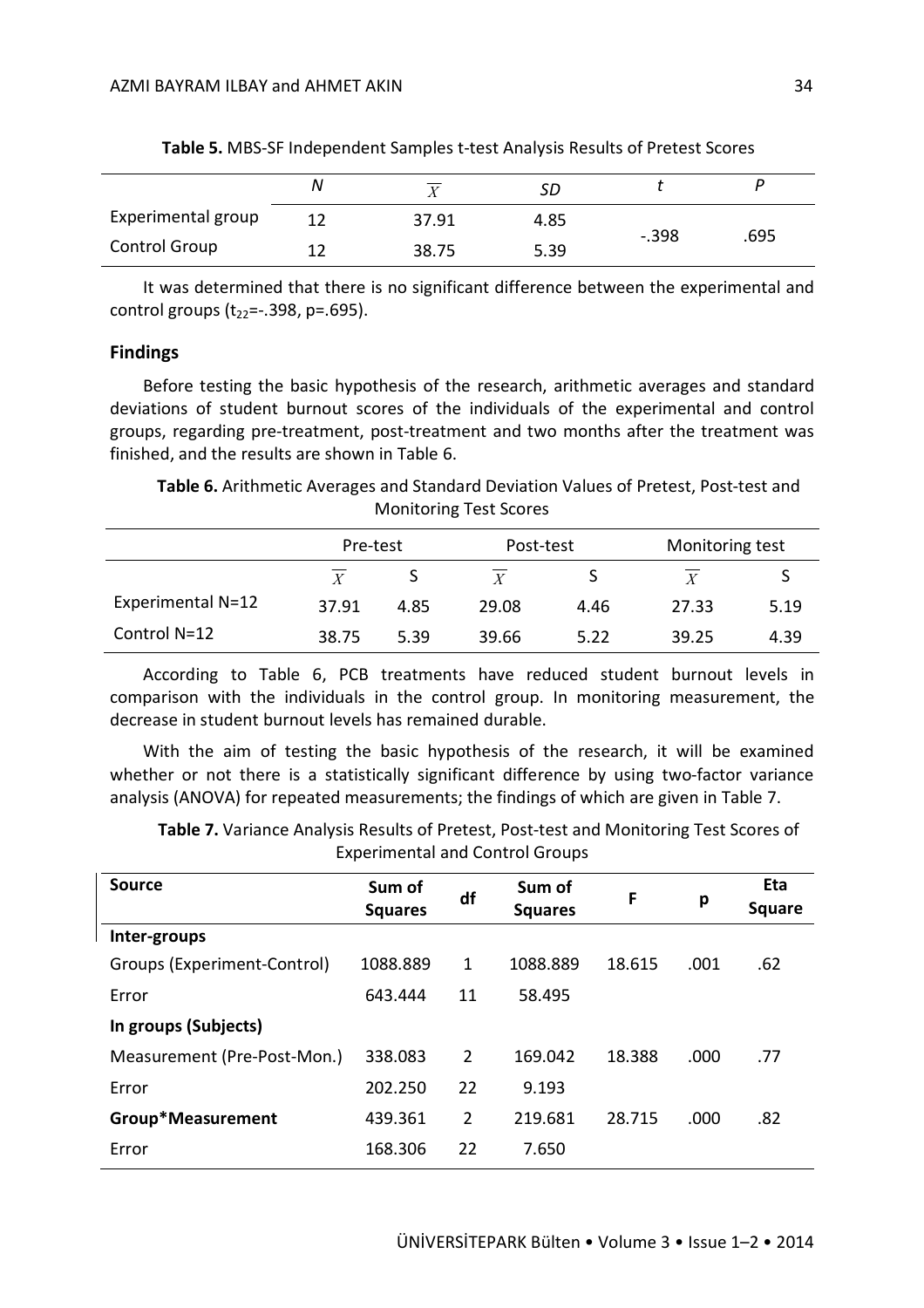As can be seen from Table 7, as a result of variance analysis of pretest, post-test and monitoring test measurement score averages of the individuals from the experimental and control groups, it was found that group effect was significant ( $F_{(1-11)}$ = 18.61; p<.01). The difference between pretest, post-test and monitoring test score averages of the individuals is significant without making group discrimination ( $F_{(2-22)}$ = 18.388; p<.01). This finding indicated that the individuals' student burnout levels changed based on the experimental treatment when group discrimination wasn't made. It was seen that the value which was obtained as a result of examining mutual effect (group\*measurement effect) was significant  $(F_{(2-22)}= 28.71; p<.01$ ). The change observed between groups regarding student burnout during measurements can be explained with the effect of experimental treatment (η2=72). The findings demonstrated that there was a significant difference between groups in terms of measurements ( $F_{(2-22)}$ = 28.71; p<.01). When the findings are taken into consideration, it can be stated that the basic hypothesis of the research was confirmed. The results of Scheffe test, which was used for determining the source of difference, are shown in Table 8.

|              | <b>Measurements</b> |                           |           |            |                      |             |            |
|--------------|---------------------|---------------------------|-----------|------------|----------------------|-------------|------------|
|              |                     | <b>Experimental Group</b> |           |            | <b>Control Group</b> |             |            |
|              |                     | Pretest                   | Post-test | Monitoring | Pretest              | Post-test   | Monitoring |
|              | Pretest             |                           | $8.91**$  | $10.81**$  |                      |             |            |
| Experimental | Post-test           |                           |           | 1.90       | $-9.75**$            | $-10.66$ ** | $-10.25**$ |
|              | Monitoring          |                           |           |            | $-11.65**$           | $-12.56**$  | $-12.15**$ |
|              | Pretest             |                           |           |            |                      | $-.91$      | $-.50$     |
| Control      | Post-test           |                           |           |            |                      |             | .41        |
|              | Monitoring          |                           |           |            |                      |             |            |

| Table 8. Scheffe Test Results Regarding Differences between Groups and Between |  |
|--------------------------------------------------------------------------------|--|
|--------------------------------------------------------------------------------|--|

 $*$  $p$ <.01

When the results of Scheffe test were examined, it was seen that MBS-SF pretest average was ( $\overline{X}$  =37.91), post-test score average was ( $\overline{X}$  =29.08), monitoring test score average was ( $\overline{X}$  =27.33) and reduced significantly. For this reason, it can be said that subhypotheses H<sub>a</sub> and H<sub>b</sub> were confirmed. The difference between monitoring test score ( $\overline{X}$ =27.33) and post-test score average ( $\overline{X}$  =29.08) of the experimental group wasn't significant ( $p$ >.05). Based on this, it can be stated that sub-hypothesis H<sub>c</sub> was confirmed. Post-test score average of the experimental group ( $\overline{X}$  =29.08) was significantly different from and lower than post-test score average of the control group ( $\overline{X}$  =39.66). Based on this reason, it can be stated that sub-hypothesis  $H_d$  was confirmed. It was determined that monitoring test score average of the experimental group ( $\overline{X}$ =27.33) differentiated significantly and was lower than the monitoring test score average of the control group ( $\overline{X}$ =39,25). Based on this reason, it can be stated that sub-hypothesis  $H<sub>e</sub>$  was confirmed. No significant difference was found between pretest score average of the experimental group ( $\overline{X}$ =37,91) and pretest score average of the control group ( $\overline{X}$  =38,75). It was found that there was no significant difference between pretest average ( $\overline{X}$  =38,75), post-test score average ( $\overline{X}$  =39,66) and the monitoring test ( $\overline{X}$  =39,25) of the control group. Based on this conclusion, it can be stated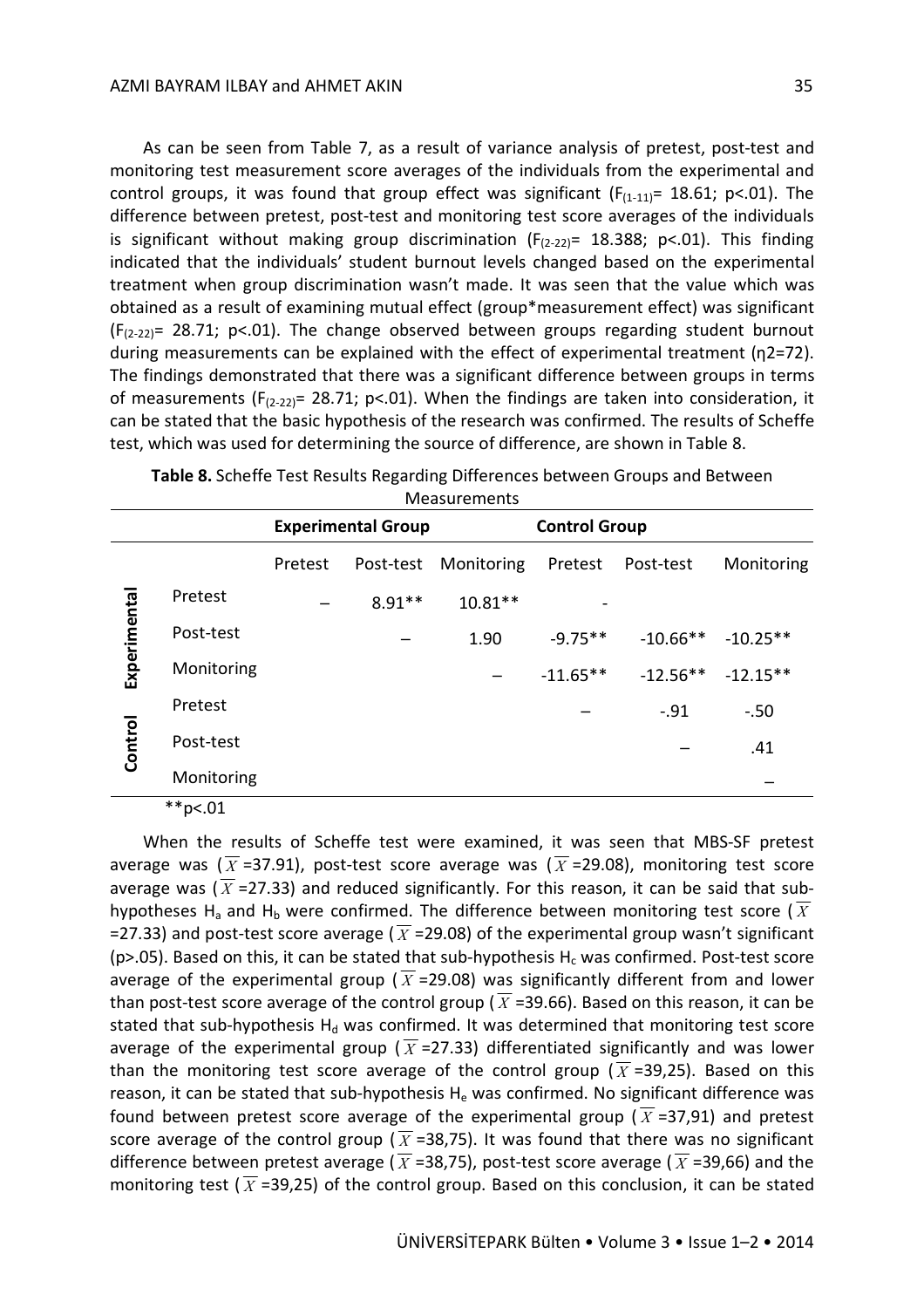that sub-hypothesis  $H_f$  was confirmed. The line chart of the change regarding scores, which the experimental and control groups obtained from pretest, post-test and monitoring test, is presented as Figure 1.



**Figure 1.** Line Chart of Pretest, Post-test and Monitoring Test Change of Experimental and Control Groups.

When Figure 1 is examined, it is seen that the green line belonging to the control group doesn't indicate a significant differentiation and reaches a plateau. Yet, it is seen that the blue line belonging to the experimental group demonstrates a significant decline from pretest practice up to post-test practice, and that this decline is durable. PCB can be said to be the reason for the decline of student burnout levels. It is seen that the lines aren't cyclical in the chart. Consequently, it can be asserted that F-value, which was found as a result of variance analysis regarding mutual effect, reflects significant differences.

#### **Conclusion and Discussion**

The results below were obtained regarding the basic hypothesis of the research:

- The difference between the experimental and control groups' pretest, post-test and monitoring test measurements is significant.
- Without making group discrimination, the difference between the individuals' pretest, post-test and monitoring test measurements is significant. Student burnout levels change based on experimental treatment.
- As a result of examining mutual effect (group\*measurement effect), the value obtained is significant. Average scores of MBS-SF measurement change in pretest, post-test and monitoring test measurements.

The basic hypothesis of the research and sub-hypotheses were confirmed as a result of inter-groups and inter-measurements comparisons based on the experimental and control groups' pretest, post-test and monitoring test measurements. In conclusion, PCB was determined to be an effective program for reducing student burnout levels. The findings shown in Table 8 indicate that the difference between groups can be explained with experimental treatment effect.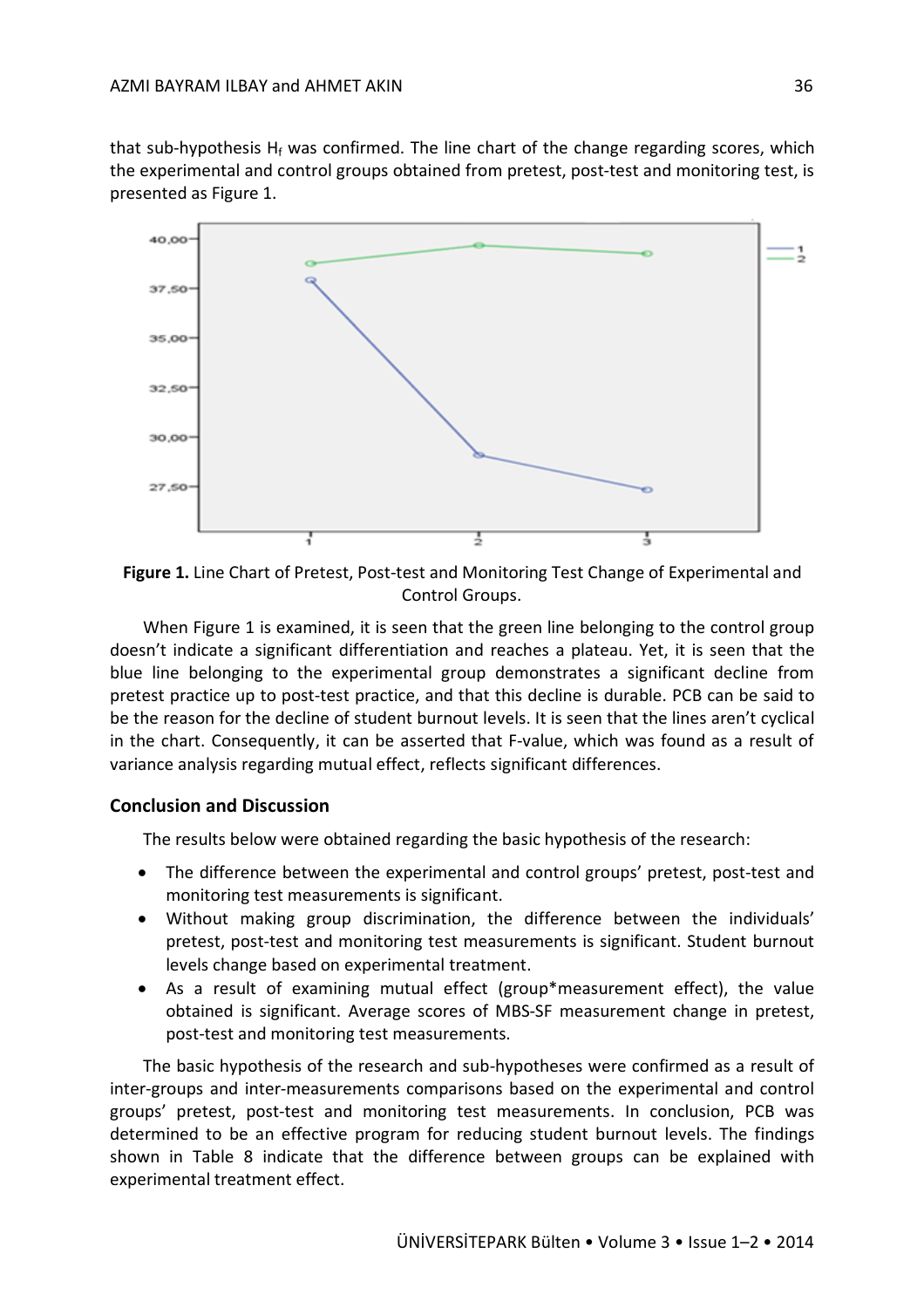Corcoron and Stephenson (2000) emphasized that SFBPC reduces students' behavioral problems. Littrel, Malia, and Vanderwood (1995) asserted that SFBPC had the advantage of using time economically by reaching goals with a lower number of sessions. Research has shown that individuals are in search of quick solutions to their problems. Additionally, it was determined that individuals avoided taking support by resisting emotional and behavioral reactions' being discussed through long sessions and for a long period of time. De Shazer (1985) determined that SFBPC was effective over a short period and through fewer sessions. It was emphasized that SFBPC was effective for solutions of emotional and behavioral problems of the counselees (Newsome, 2004; Atkinson, 2007; Franklin, Streeter, Kim, & Tripodi, 2007). The theoretical principles of SFBPC are determiners which form coping components of PCB. PCB supported breaking of resistance by enhancing the desire for change in the counselees by means of suggesting to them the privilege of focusing on the positive sides and working solution ways, and reaching goals in a short period of time. These qualities of PCB can be considered to support its effectiveness.

Researches heading for reducing burnout levels are advised to focus on coping skills (Basoren, 2005; Esen Coban & Demir, 2007). These practices are stated to be able to prevent burnout (Bilgin & Gozum, 2009; Gunduz, Tunc, & Inandi, 2013). The success of PCB in reducing student burnout can be associated to its qualities such as focusing on coping skills stated in researches, involving psychological counseling sessions.

Coping and giving support were determined in the research to form differences in reducing occupational burnout (Tunc & Gunduz, 2010). Burnout levels reduce for those individuals who use coping method focused on the active and positive (Gunduz, 2000; Schaufeli & Greenglass, 2001; Ebrinc, Acikel, Basoglu, Cetin, & Celikoz, 2002; McManus, Winder, & Paice, 2002; Duygun & Sezgin, 2003; Kennedy, 2005; Topkaya, 2013; Kaya et al., 2007; Coban & Hamamci, 2008). Accordingly, PCB meets the expectations stated in researches by focusing on development and functionalizing of coping skills based on the theoretical principles of SFBPC. It was observed that the techniques used on account of PCB, which was prepared based on the theoretical principles of SFBPC, reduced student burnout levels together with environment of psychological counseling with group, dynamics of group, and activities performed.

PCB dealt with basic components of student burnout syndrome through sessions in the context of the theoretical principles. Coping skills highlighted in the program were developed in harmony with the theoretical grounds of SFBPC. In the development process of the program, the focus was on acquiring coping skills, which were coherent to the components of the theoretical principles of student burnout and intervening in its subdimensions. The individual was evaluated as a whole with his/her feelings, ideas and behaviors. Forming group counseling experience, which would provide transfer of skills into new occasions and reveal coping potential that an individual uses for solving his/her problems, enhances therapeutic effect (Voltan-Acar, 2012). Especially, sessions 2, 3 and 4 of PCB contribute to the development of coping skills by focusing on the sub-dimensions of burnout. These qualities of the program can be considered among the facilitators of reaching the results confirming the hypotheses of the research.

De Shazer (1987) emphasizes that focusing on the abilities of individuals helps finding the solution. De Jong and Berg (1998) assert that counselee's changing process starts with his/her asking for an appointment. The change, which starts with the process of deciding,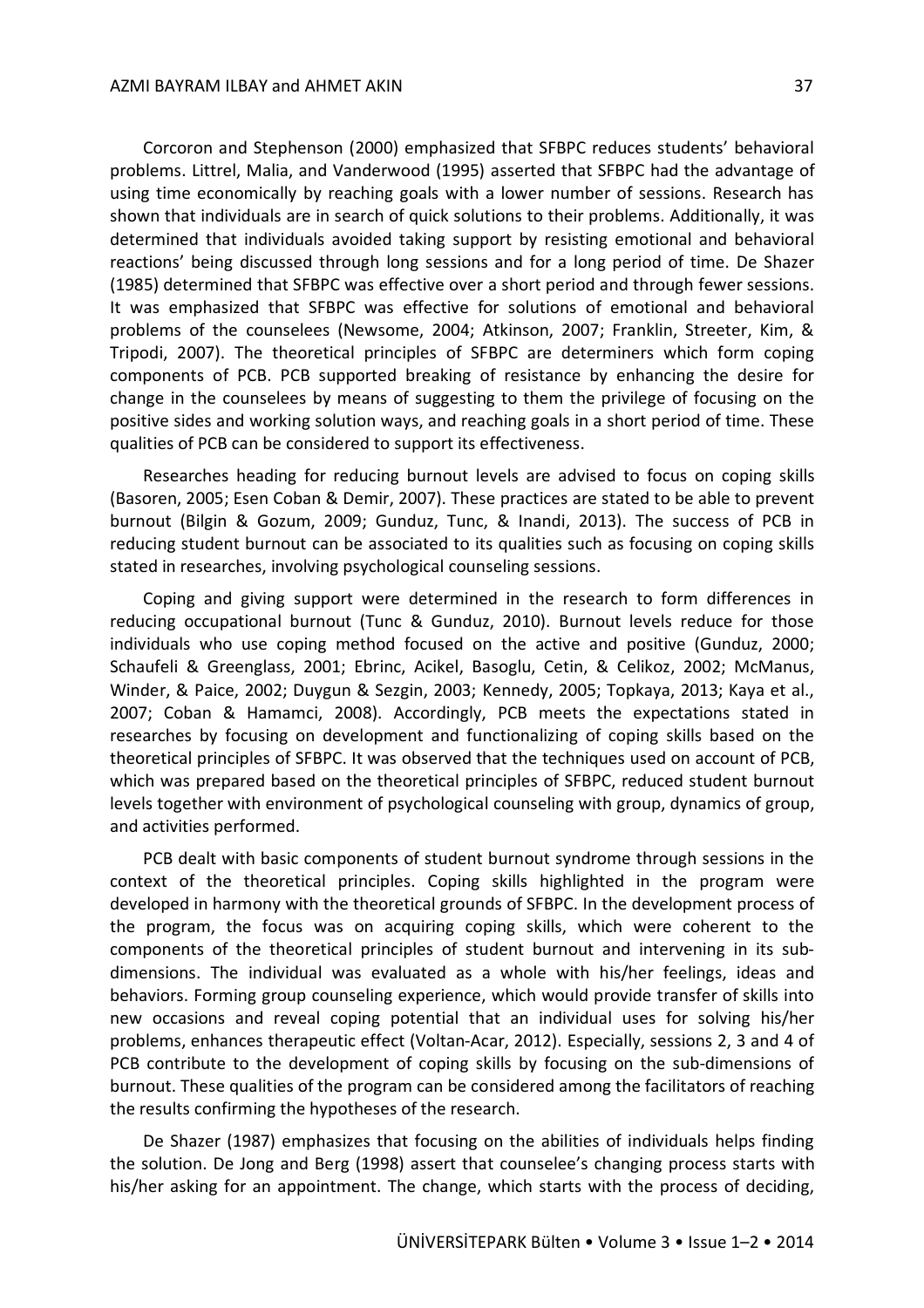accelerates the process of change. Using solution-focused change providing techniques such as focusing on the moments when the solution emerges and featuring these moments by reinforcing with complimenting technique, can contribute to actualizing the change by transforming an individuals' burnout feelings into feelings of competence. With this respect, it can be considered that the decline in student burnout levels, which is indicated by the results of the research, isn't surprising.

It is emphasized that social support is the most effective factor that enhances an individual's efficiencies in terms of preventing burnout and coping (Jenkins & Elliot, 2004; Kalimo, Pahkin, Mutanen, & Toppinen-Tanner, 2003). Positive communications in social environment and solution-focused communication are among the factors that affect coping (Torun, 1997; Ari & Bal, 2008). Individuals are influenced more by social support coming from friends and people resembling themselves (Taormina & Law, 2000; Jenkins & Elliott, 2004). Support groups consisting of peers have an effect of reducing burnout by providing support. These groups provide individual with emotional relief, gaining insights, optimism, courage, awareness, sharing, and positive change of behavior (Maslach & Goldberg, 1998). During the sessions of PCB, group members expressed that the group had provided them with social support and that participating in a group had been a source of support. The dynamics of psychological group counseling could have facilitated the change by strengthening social support ties among group members and developing close relations with strong social ties. The group, in which PCB performed with these qualities, enhanced its effectiveness by providing social support.

Social support perceived in interpersonal relations develops the feeling of selfcompetence (Schaufeli et al., 2002). According to research, the relationship between the feeling of competence and burnout level is negative (Akin et al., 2013; Kubiatko & Arik, 2014; Topkaya, 2012). It is emphasized that competence feeling of the individual, who lives through burnout, would be hurt (Leiter & Maslach, 1988). It is anticipated that students should have competence that would make contributions in cognitive, emotional and behavioral dimensions (Bandura, 1986). It can be considered that the practices of PCB reduce student burnout by providing individuals with social support and by enhancing their belief of self-competence. Especially in Session-4 of PCB, strengthening the belief of selfcompetence by focusing on enhancing belief of competence, could be seen as the factor of significant difference in the subjects of the experimental group.

Individuals should develop strategies to regain his/her pre-burnout functional state (Woolfolk & Allen, 2007; Papadopoulou & Yirci, 2013). Lazarus (2000) expresses that the individual who is under the effect of stressors needs coping skills so as to redress the balance. Sears, Urizar, and Evans, (2000) emphasize that the individual can regain his/her functionality lost by solving their burnout. The state of inability to overcome the problem of burnout can add new problems to their mood. PCB could support functional harmony by transforming the strategies obtained from the theoretical substructure of SFBPC into coping skills and by focusing on individuals' developing solution-focused coping skills.

The World Health Organization (Dunya Saglik Orgutu [World Health Organization], 1988) deals with burnout as a syndrome which deteriorates individual's functionality belonging to general life. The findings of the research show that PCB caused a decline in student burnout levels of the individuals who took part in PCB treatment. This finding can be considered as an indicator of PCB's being an actor that develops coping skills. It is emphasized by Somerfield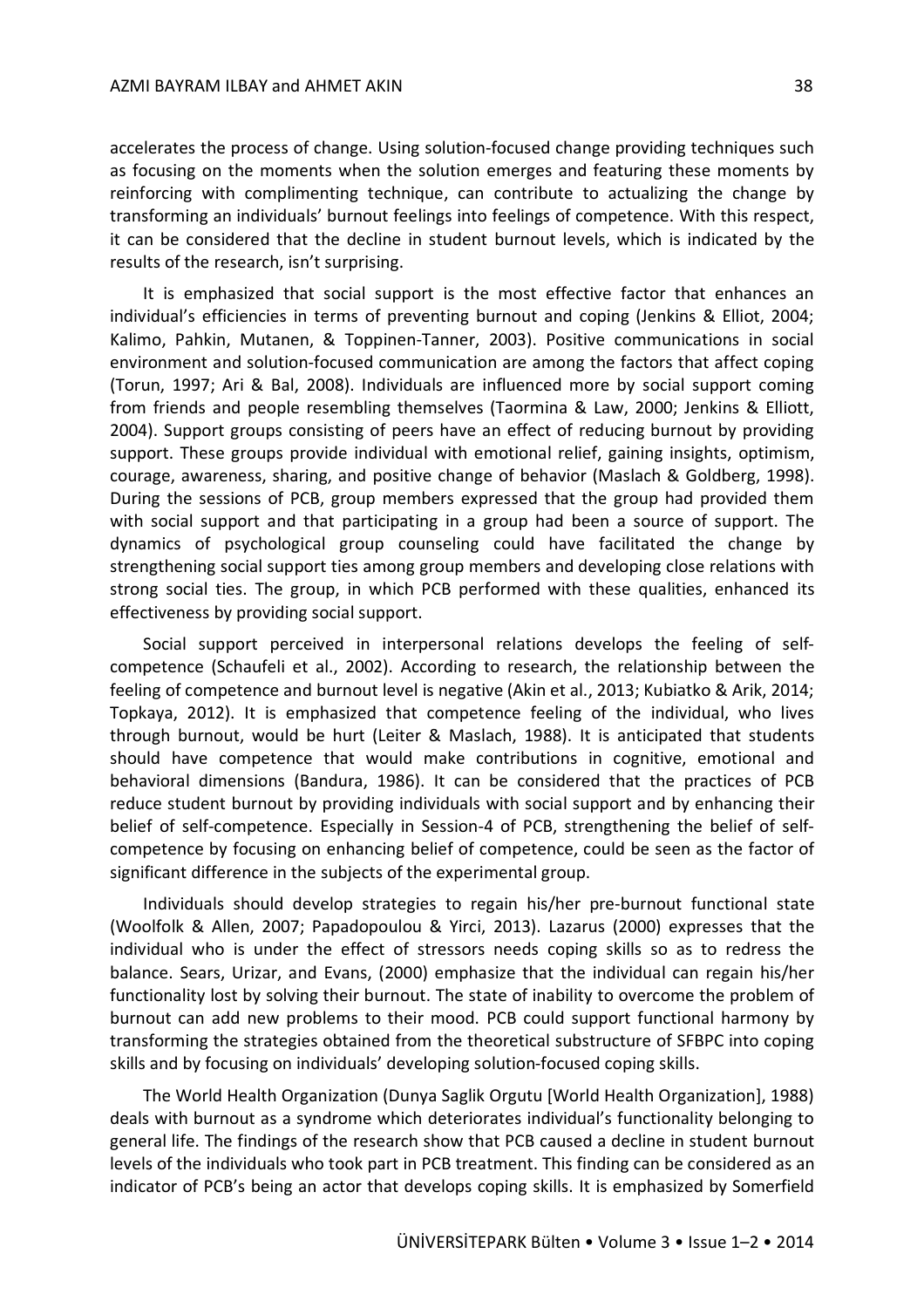and McCrae (2000) that coping skills contribute to subjective wellbeing and it is emphasized by Folkman and Moskowitz (2004) that coping skills make contributions to general psychological health. It can be considered that PCB makes contributions to general psychological health by constructing the coping skills gained.

In conclusion, it is seen that PCB has the effect of reducing university students' burnout. Student burnout levels of the experimental group in post-test and monitoring measurements demonstrate decline, whereas this change doesn't occur in the control group, and this fact indicates that the change derives from the program performed. As a result of this, the effectiveness of PCB in reducing student burnout levels was confirmed. It can be said that PCB has the quality that implementers can easily apply.

In the direction of the findings obtained from this study, some suggestions can be made for future research, psychological counselors and other experts: By adapting PCB, it can be used easily for solving problems that are experienced in the process of education and training. When this program is wanted to be used in the context of sub-components of student burnout syndrome, Sessions 2, 3 and 4 of PCB can be used with this regard. Since the practices of PCB program reinforce coping skills, they can be utilized in the context of preventive guidance services. With adaptation, PCB can be used in other steps of education beside university level. SFBPC have made contributions to individuals living through student burnout, developing coping skills regarding student burnout while continuing their academic responsibilities. The effect of SFBPC was confirmed in breaking the resistance of students regarding having support on the grounds that it was time lost. Therefore, SFBPC can be the primary choice for researchers. The lack of experimental studies on account of coping with burnout in national and international literature is remarkable. PCB can provide students with sustainable contributions. By adapting PCB, its fields of application can be extended for different sample groups; especially for individuals in different developmental periods. The comparison of psychological group counseling programs developed based on theoretical grounds of different psychological counseling approaches with PCB can be made, and advantages or disadvantages can be revealed.

#### **Notes**

Corresponding author: AZMI BAYRAM ILBAY

This study was produced from the doctoral thesis study titled "The Impact of Solution-Focused Brief Group Psychological Counseling on University Students' Burnout Levels".

#### **References**

- Akin, A., Saricam, H., Demirci, I., Yalniz, A., Yildiz, B., & Usta, F. (2013). *The adaptation of School Burnout Inventory (SBI) to Turkish and its psychometric properties.* Istanbul Psychological Counselling and Guidance. 8-11 September, Istanbul.
- Ari, G. S., & Bal, E. C. (2008). Tükenmişlik kavrami: Birey ve orgutler acisindan onemi. *Yonetim ve Ekonomi, 15(1),* 131-148.
- Atkinson, C. (2007). Using solution-focused approaches in motivational interviewing with young people. *Pastoral Care, 25*(2), 31-37.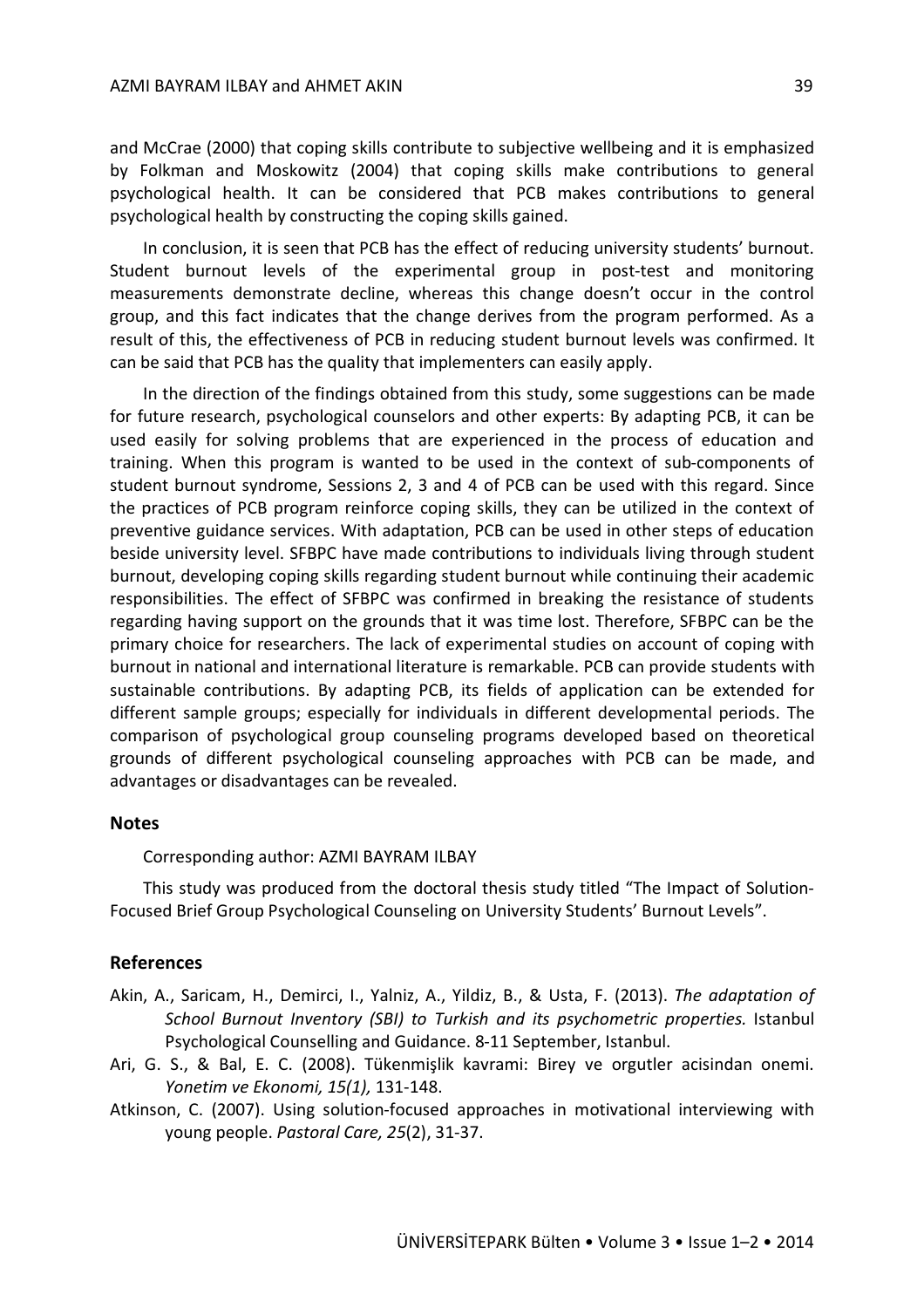- Aypay, A., & Eryilmaz, A. (2011). Relationships of high school students' subjective well-being and school burnout. *International Online Journal of Educational Sciences*, *3*(1), 181- 199.
- Balkis, M. (2013). The relationship between academic procrastination and students' burnout. *Hacettepe University Journal of Education, 28*(1)*,* 68-78.
- Bandura, A. (1986). *Social foundation of thought and action: A social cognitive theory.* NJ: Englewood Cliffs, Prentice Hall.
- Bas, G. (2013). İlkogretim ogrencilerinde tukenmislik: Farkli degiskenler acisindan bir degerlendirme. *Journal of European Education*, *2*, 31-46.
- Basoren, M. (2005). *Cesitli degiskenlere gore rehber ogretmenlerin tukenmislik duzeylerinin incelenmesi* (Unpublished master's thesis). ZKU, SB Enstitusu.
- Berg, I. K., & Steiner, T. (2003). *Children solution work*. London: WW Norton.
- Bilgin, S., & Gozum, S. (2009). Reducing burnout in mothers with an intellectually disabled child: an education programme. *Journal of Advanced Nursing, 65*(12), 2552-2561.
- Buyukozturk, S. (2011). *Sosyal bilimler için veri analizi el kitabı*. Ankara: Pegem Akademi.
- Capri, B., Gunduz, B., & Gokcakan, Z. (2011). Maslach Tukenmislik Envanteri-Ogrenci Formunun Turkce'ye uyarlamasi: Gecerlik ve guvenirlik calismasi. C*ukurova Universitesi Egitim Fakultesi Dergisi, 40*(1), 134-147.
- Capulcuoglu, U., & Gunduz, B. (2013). Ogrenci tukenmisligini yordamada stresle basa cikma, sinav kaygisi, akademik yetkinlik ve anne-baba tutumlari. *Stres ve Basacikma. Egitim Bilimleri Arastirmalari Dergisi, 3,* 201-218.
- Ceyhan, E. (2009). *Psychological characteristics of Turkish university students applying the counseling center.* EDULEARN 09, Barcelona, Spain, July 6-8.
- Ceyhan, E., & Ceyhan, A. A. (2008). Investigation of loneliness and depression of the students applying the university counseling center. Meeting of the Paris International Conference on Education, Economy and Society, Analytics, Paris, France. July 17-19.
- Cherniss, C. (1980). *Professional burnout in human service organizations.* NY: Praeger.
- Coban, A. E., & Hamamci, Z. (2008). Stresle basa cikma programinin psikolojik danismanlarin mesleki tukenmislik duzeyleri uzerine etkisi. *Ilkogretim Online*, *7*(3), 600-613.
- Corcoran, J., & Stephenson, M. (2000). The effectiveness of solution-focused therapy with child behavior problems: A preliminary report. *Families in Society: The Journal Of Contemporary Social Services, 81*(5), 468-474.
- Corey, G. (2008). *Psikolojik Danisma Kuram ve Uygulamalari* (T. Ergene, Trans.) Ankara: Metis.
- De Jong, P. D., & Berg, I. K. (1998). *Interviewing for solutions*. Washington: Brooks/Cole.
- De Shazer, S. (1985). *Key to solution in brief therapy*. New York: Norton.
- De Shazer, S. (1987). *Minimal elegance; the family therapy.* Networker.
- Dunya Saglik Orgutu (1998). *Dunya saglik raporu*. (B. Metin, A. Akin, & I. Gungor, Trans.) Ankara: Saglik Bakanligi Saglik Projesi Genel Koordinatorluğu, 45-57.
- Duygun, T., & Sezgin, N. (2003). Zihinsel engelli ve saglikli cocuk annelerinde stres belirtileri, stresle basacikma tarzlari ve algilanan sosyal destegin tukenmislik duzeyine olan etkisi. *Turk Psikoloji Dergisi*, *18*(52), 37-52.
- Dyrbye, L. N., Thomas, M. R., Harper, W., Massie, F. S., Jr, Power, D. V., & Eacker, A. (2009). The learning environment and medical student burnout: A multicentre study. *Medical Education, 43*, 274-282.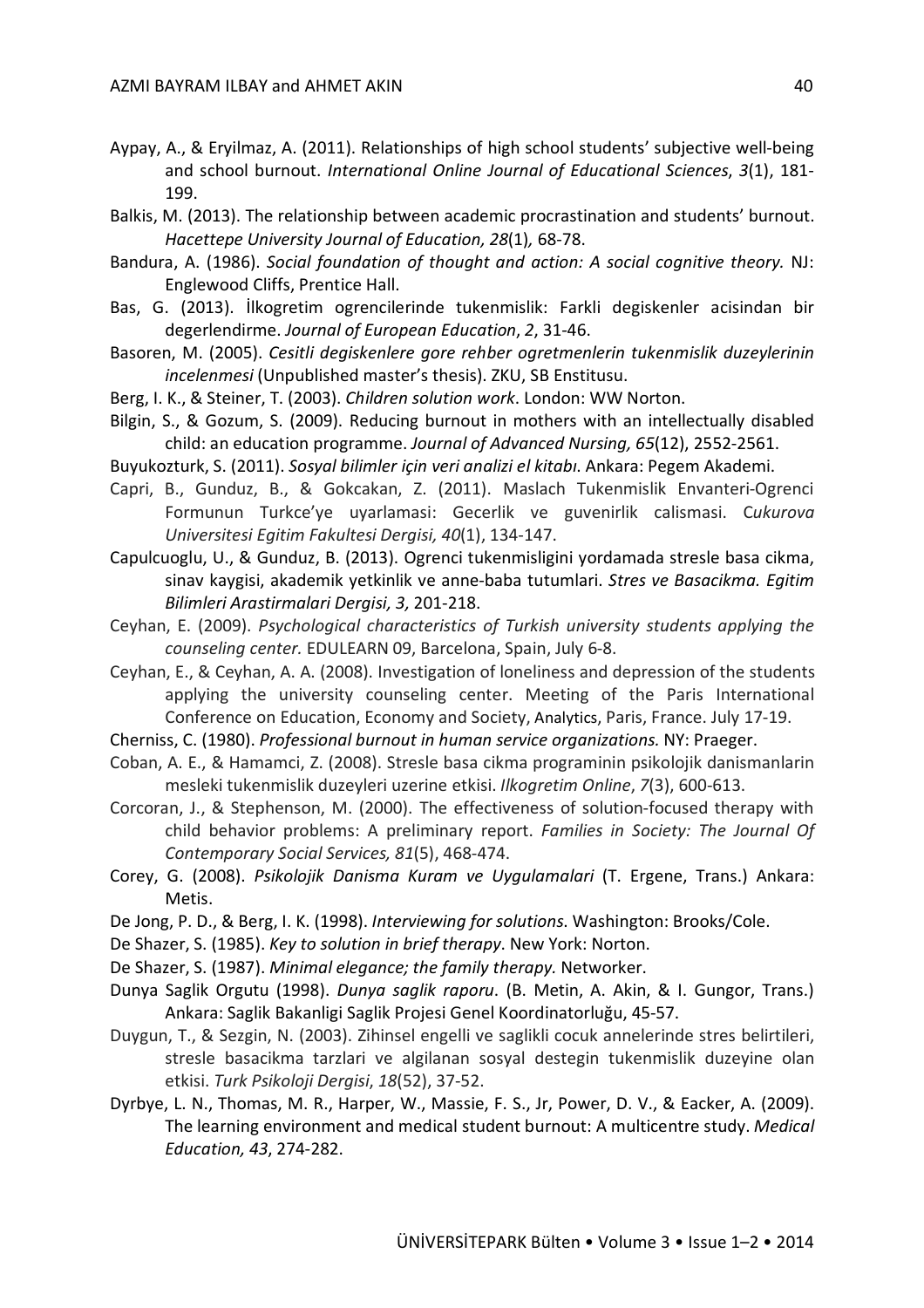- Dyson, R., & Renk, K (2006). Freshmen adaptation to university life: depressive symptoms, stress, and coping. *Journal of Clinical Psychology, 62*(10), 1231-1244.
- Ebrinc, S., Acikel, C., Basoglu, C., Cetin, M., & Celikoz, B. (2002). Yanik merkezi hemsirelerinin anksiyete, depresyon, is doyumu, tukenme ve stresle basa cikma: karsilaştirmali bir calisma. *Anadolu Psikiyatri Dergisi, 3*, 162-168.
- Ergun, M. (1995). *Bilimsel arastirmalarda bilgisayarla istatistik uygulamalari*. Ankara: Ocak Yayinlari.
- Erturgut, R., & Soysekerci, S. (2010). An empirical analysis on burnout levels among second year vocational schools students. *Procedia Social and Behavioral Sciences, 2,* 1399- 1404.
- Esen Coban, A., & Demir, A. (2007). The effect of structured peer consultation program on school counselor burnout in Turkey. *Journal of Applied Sciences, 7*, 3774-3779.
- Fimian, M. J., & Blanton, L. P. (1987). Stress, burnout, and role problems among teachers, trainees and first-year teachers. *Journal of Occupational Behaviour, 8,* 157 165.
- Franklin, C., Streeter, C., Kim, J., & Tripodi, S. (2007). The effectiveness of a solution-focused, public alternative school for dropout prevention and retrieval. *Children and Schools, 29*(3), 133-144.
- Friedman, I. A. (2002). Burnout in school principals: Role-related antecedents. *Social Psychology of Education, 5*, 229-251.
- Folkman, S., & Moskowitz, J. T. (2004). Coping: Pitfalls and promise. *Annual Reviews of Psychology. 55,* 745-774.
- Guduk, M., Erol, S., Yagcibulut, O., Ugur, Z., Ozvaris, S. B., & Aslan, D. (2005). Ankara'da bir tip fakultesinde okuyan son sinif ogrencilerde tukenmislik sendromu. *Surekli Tip Egitimi Dergisi*, *14*(8), 169-173.
- Gunduz, B. (2000). *Hemsirelerde stresle basa cikma bicimleri ile tukenmislik arasindaki iliskilerin incelenmesi* (Unpublished master's thesis). KTU Sosyal Bilimler Enstitusu.
- Gunduz, B., Capri, B., & Gokcakan, Z. (2012). Universite ogrencilerinin tukenmislik duzeylerinin incelenmesi. *DU Ziya Gokalp Egitim Fakultesi Dergisi, 19*, 38-55.
- Gunduz, B., Tunc, B., & Inandi, Y. (2013). Okul yoneticilerinin ofke ve stresle basacikma yaklasimlari ile çatisma yonetimi stilleri arasındaki iliski. *International Journal of Human Sciences, 10*(1), 641-660.
- Guner, O. (2011). *Cozum Bende Sakli*. Istanbul: Efil yayinlari.
- Ilbay, A. B. (2014). *Cozum odakli kisa sureli grupla psikolojik danismanın universite ogrencilerinin tukenmislik duzeyleri uzerindeki etkisi* (Unpublished doctoral dissertation)*.* Sakarya Universitesi, Egitim Bilimleri Enstitusu.
- Jenkins, R., & Elliott, P. (2004). Stressors, burnout and social support: Nurses in acute mental health settings. *Journal of Advanced Nursing, 48*(6), 622-631.
- Kalimo, R., Pahkin, K., Mutanen, P., & Toppinen-Tanner, S. (2003). Staying well or burning out at work. *Work and Stress, 17*(2), 109-122.
- Kaya, M., Uner, S., Karanfil, E., Uluyol, R., Yuksel, F., & Yuksel, M. (2007). Birinci basamak saglik calisanlarinin tukenmislik durumlari. *Koruyucu Hekimlik Bulteni, 6*(5), 357-363.
- Kennedy B. C. (2005). Stress and burnout of nursing staff working with geriatric clients in long-term care. *Journal of Nursing Scholarship, 37*(4), 381-383.
- Kubiatko, M., & Arik, R. S. (2014). Comparison of the Effects of Gender Variable on Attitudes Towards the Teaching Profession by Random and Fixed Effects Model: Meta-Analysis. *Educational Process: International Journal, 3*(1-2), 52-64.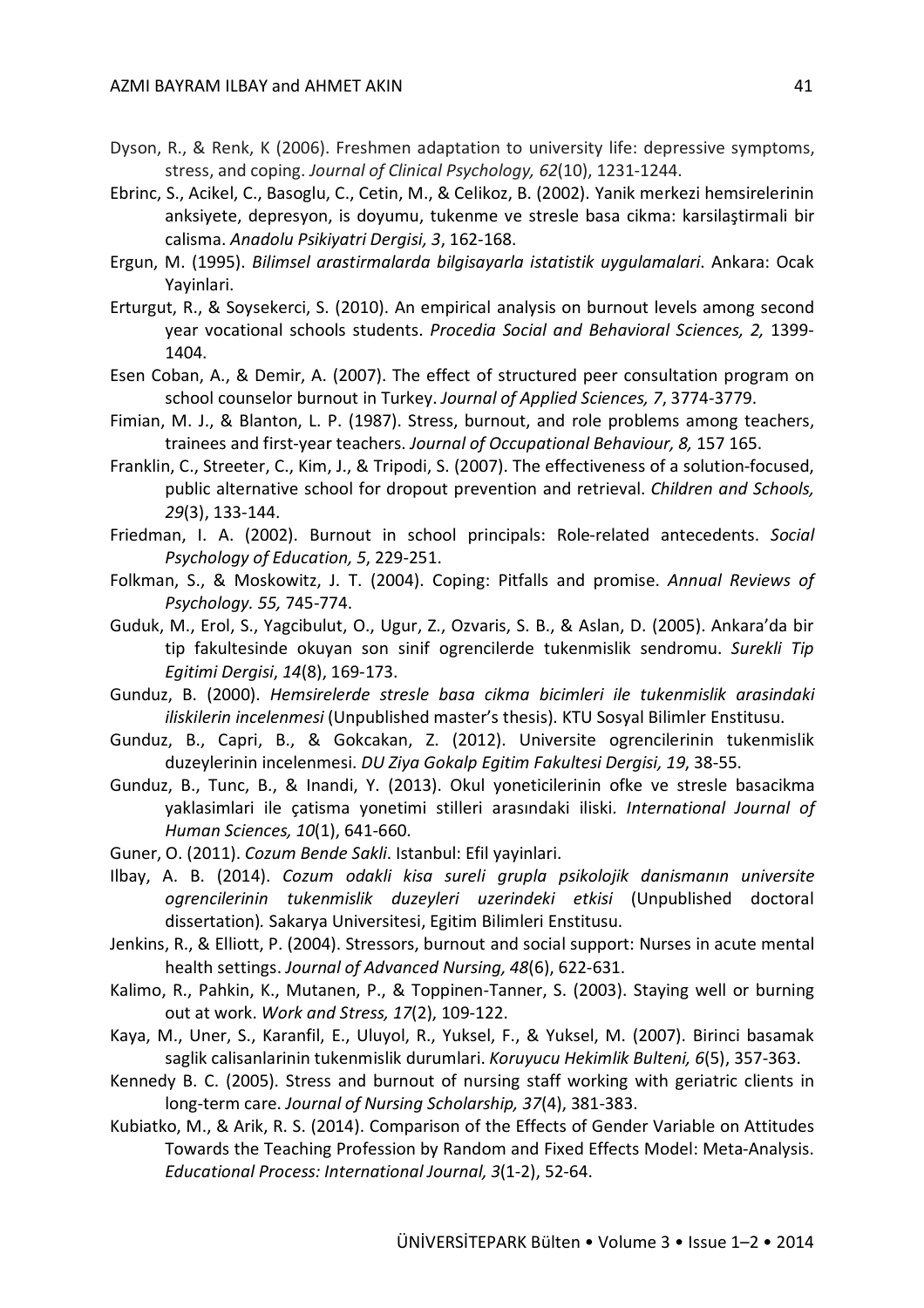- Kutsal, D. (2009). *Lise ogrencilerinin tukenmisliklerinin incelenmesi* (Unpublished master's thesis). Hacettepe Universitesi Sosyal Bilimler Enstitusu.
- Laursen, B., Bukowski, W. M., Nurmi, J. E., Marion, D., Salmela-Aro, K., & Kiuru, N. (2010). Opposites detract: Middle school peer group antipathies. *Journal of Experimental Child Psychology*, *106*(4), 240-256.
- Lazarus, R. S. (2000). Toward better research on stress and coping. *American Psychologist, 55,* 665-673.
- Lee, J., Puig, A., Kim, Y. B., Shin, H., Lee, J. H., & Lee, S. M. (2010). Academic burnout in profiles Korean adolescents*. Stress and Health Journal, 26(*5), 404-416.
- Leiter, M. P., & Maslach, C. (1988). The impact of interpersonal environment on burnout and organizational commitment. *Journal of Organizational Behavior, 9*, 297-308.
- Levinson, H. (1996). Burnout. *Harvard Business Review, July-August,* 153-161.
- Littrell, J. M., Malia, J. A., & Vanderwood, M. (1995). Single-session brief counseling in a high school. *Journal of Counseling and Development, 73*(4), 451-458.
- Maslach, C., & Goldberg, J. (1998). Prevention of burnout: new perspectives. *Applied and preventive psychology, 7*(1), 63-74.
- Maslach, C., & Jackson, S. E. (1981). The measurement of experienced burnout. *Journal of Occupational Behavior, 2*(1), 99-113.
- Maslach, C., & Leiter, M. P. (1997). *The truth about burnout: How organizations cause personal stress and what to do about it.* San Francisco: Jossey Bass.
- Maslach, C., Schaufeli, W. B., & Leiter, M. P. (2001). Job Burnout. *Annual Reviews of Psychology, 52*(1), 397-422.
- McCranie, E. W., & Brandsma, J. M. (1988). Personality antecedents of burnout among middle-aged physicians. *Behavioral Medicine*, *14*(1), 30-36.
- McManus, I. C., Winder, B., & Paice, E. (2002). How consultants, hospitals, trusts and deaneries affect pre-registration house officer posts. *Medical Education, 36*(1), 35-44.
- Meier, S. T., & Schmeck, R. R. (1985). The Burned-Out College Student: A Descriptive Profile. *Journal of College Student Personnel, 26*(1), 63-69.
- Newsome, W. S. (2004). SFBT Groupwork with at-risk junior high school students: Enhancing the bottom line. *Research on Social Work Practice, 14*(5)*,* 336-343.
- Oren, N., & Turkoglu, H. (2006). Ogretmen adaylarinda tukenmislik. *Mugla Universitesi Sosyal Bilimler Ensitusu Dergisi, 1*(16).
- Papadopoulou, V., & Yirci, R. (2013). Rethinking Decentralization in Education in terms of Administrative Problems. *Educational Process: International Journal, 2*(1-2), 7-18.
- Pines, A. M., & Aronson, E. (1988). *Career bumout: Causes and cures*. New York: Free Press.
- Salanova, M., Schaufeli, W. B., Martinez, I., & Breso, E. (2009). How obstacles and facilitators predict academic performance: The mediating role of study burnout and engagement. *Anxiety, Stress, and Coping an International Journal, 23*(1), 53-70.
- Salmela-Aro, K., Savolainen, H., & Holopainen, L. (2009). Depressive symptoms and school burnout during adolescence. *Journal of Youth and Adolescence, 38*(10), 1316-1327.
- Saricam, H. (2012, April). *The examination of the relationship between burnout and emotional abuse in academic personnel and their reactions in these situations.* Paper presented at the International Conference on Workplace Emotional Abuse, Izmir, Turkey.